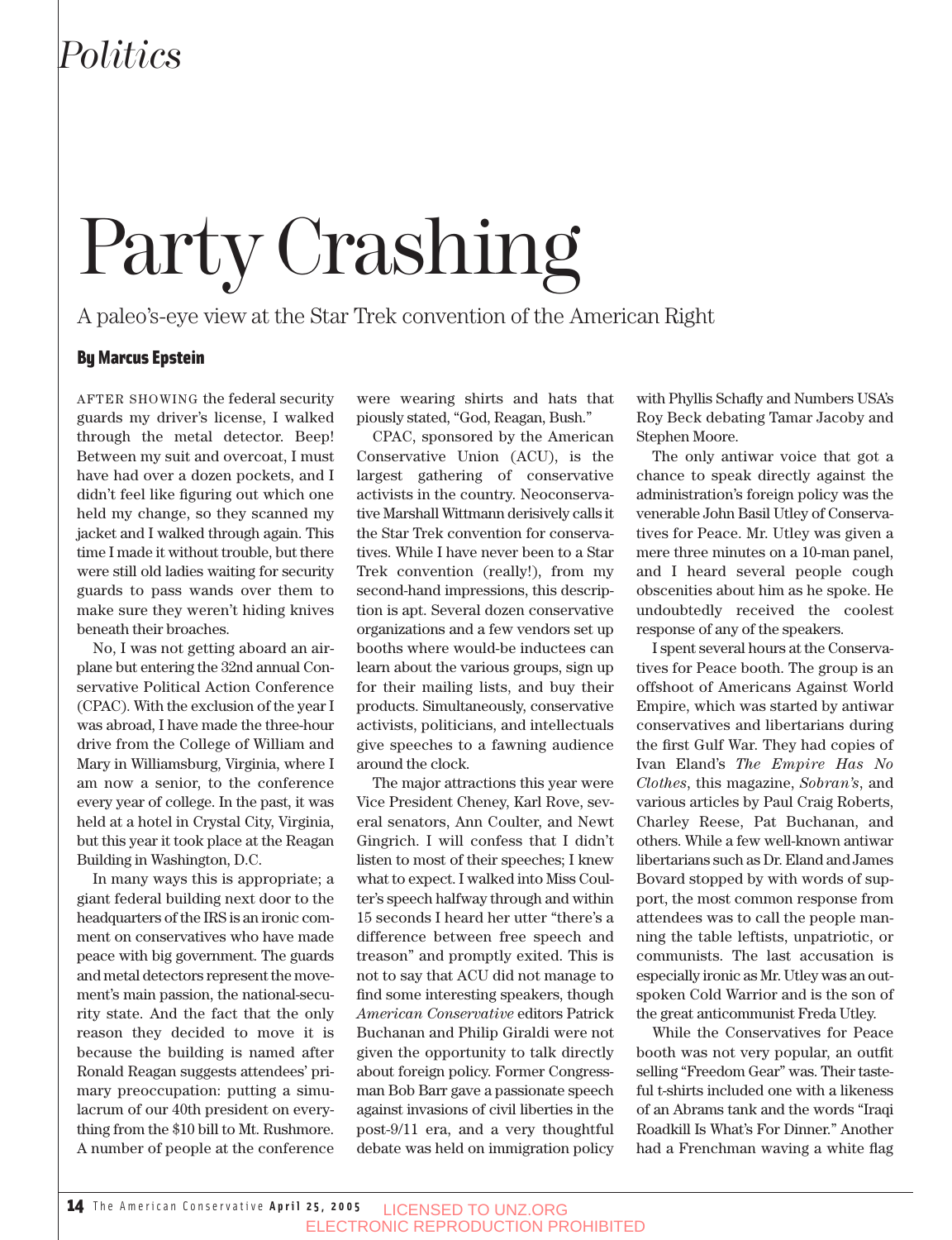and the words, "We Salute You." When the vendor asked me if I would like to buy the shirt, I told him that I didn't think the French were cowardly. He snapped back that they quickly negotiated peace in World War II and would not let us use their airfields during our latest war. I explained to him that 1.3 million French died in World War I, more than all American war deaths in history, and since over 100,000 died during World War II, their reluctance to fight is understandable. I also asked how he would like it if the French wanted to put troops in America. The response I got from the several people who had gathered around was, "What are you, a Democrat?" This apparently meant communist because they also sold shirts that said, "What Blue States? All I see is Red" with hammers and sickles strewn across the West Coast, Northeast, and Upper Midwest.

It seems that what I thought was just a "two minute hate" against the French and other pet enemies of the Right has now become over two years of hate. At a cocktail party sponsored by the Intercollegiate Studies Institute, I had joked with a fellow young conservative that I was glad when the Dixie Chicks were boycotted by country radio for criticizing President Bush—not because of their politics but because I didn't like their music. She told me that they were her favorite band, but she destroyed all their records and still doesn't listen to them. She said she didn't like country musicians who shoved their politics down the fans' throats. Apparently this didn't apply to Toby Keith, Darryl Worley, Montgomery Gentry, or the other country artists who supported the war much more actively than the Dixie Chicks opposed it.

One of the most interesting things I noted was the burgeoning movement to draft Condoleezza Rice to run for president in 2008. When I talked to a few people wearing "Draft Condi" buttons to find out why they thought she should become president, the only answers I got were that she was intelligent and supported the president. All of them denied that they wanted her to run because she was a black female, but they did not question that this fact had its political utility. My initial response was that her race and sex were unlikely to gain points from the professional antiracists or even from minority and women voters. I learned, however, that the main reason they thought her race was useful was not because she would deflect accusations of racism (not that they didn't entertain the possibility), but because it could help expose left-wing racism—whatever that means.

Secretary Rice may be quite conservative, but the only thing I knew about her was that she was willing to lie to help the president go to war and that she supports affirmative action. A few weeks after the conference, I read that she is also pro-choice. If she turns out to be pro-gay marriage and for increasing federal spending, as well, I doubt it will do and supporters of homosexual marriage were not greeted with unqualified acceptance at CPAC, they were both treated with much more respect than anyone who opposed the war. That people like Rudy Giuliani and Arnold Schwarzenegger are hailed as conservative heroes shows that many conservatives are willing to sacrifice almost any principle for electoral success and war.

Another general observation was that college students are much more likely to be unyielding Bush loyalists than older conservatives. I talked to numerous people who were in their mid-twenties to early thirties who agreed with me on many issues like immigration and foreign policy. The president and vice president of the ACU, David Keene and Donald Devine, have both expressed skepticism of the neoconservatives, blind support for President Bush, and our current foreign adventures. While they may bite their tongues to ensure that they can get big-name politicians to speak at their events—Mr. Devine was nearly fired for being insufficiently enthusiastic about

#### I TOLD HIM THAT I **DIDN'T THINK THE FRENCH WERE COWARDLY**. HE SNAPPED BACK THAT THEY **QUICKLY NEGOTIATED PEACE**IN WORLD WAR II AND WOULD **NOT LET US USE THEIR AIRFIELDS** DURING OUR LATEST WAR.

much to deflect conservative enthusiasm for her. Supporting George W. Bush and whatever wars he decides to fight seems to be only litmus test.

In fact, if one thing was apparent from CPAC, it is that foreign policy has become the defining issue for the Right, and anyone who opposes endless war will be derided as a liberal, anti-American, or worse. This is done at the expense of all domestic concerns both social and economic. Although *New York Post* editor Ryan Sager complained that open-borders advocates President Bush's address to the ACU last year—and neoconservative foundation money, they at least remember a conservative movement that used to stand for limited government and a national-interest foreign policy.

But most college students, who came of age as conservatives in the post-9/11 world, identify conservatism as support for the war in Iraq and President Bush. Russell Kirk, Ludwig von Mises, and Richard Weaver, if they have even heard of them, are seen as thoughtful but irrelevant—and certainly not as fun as